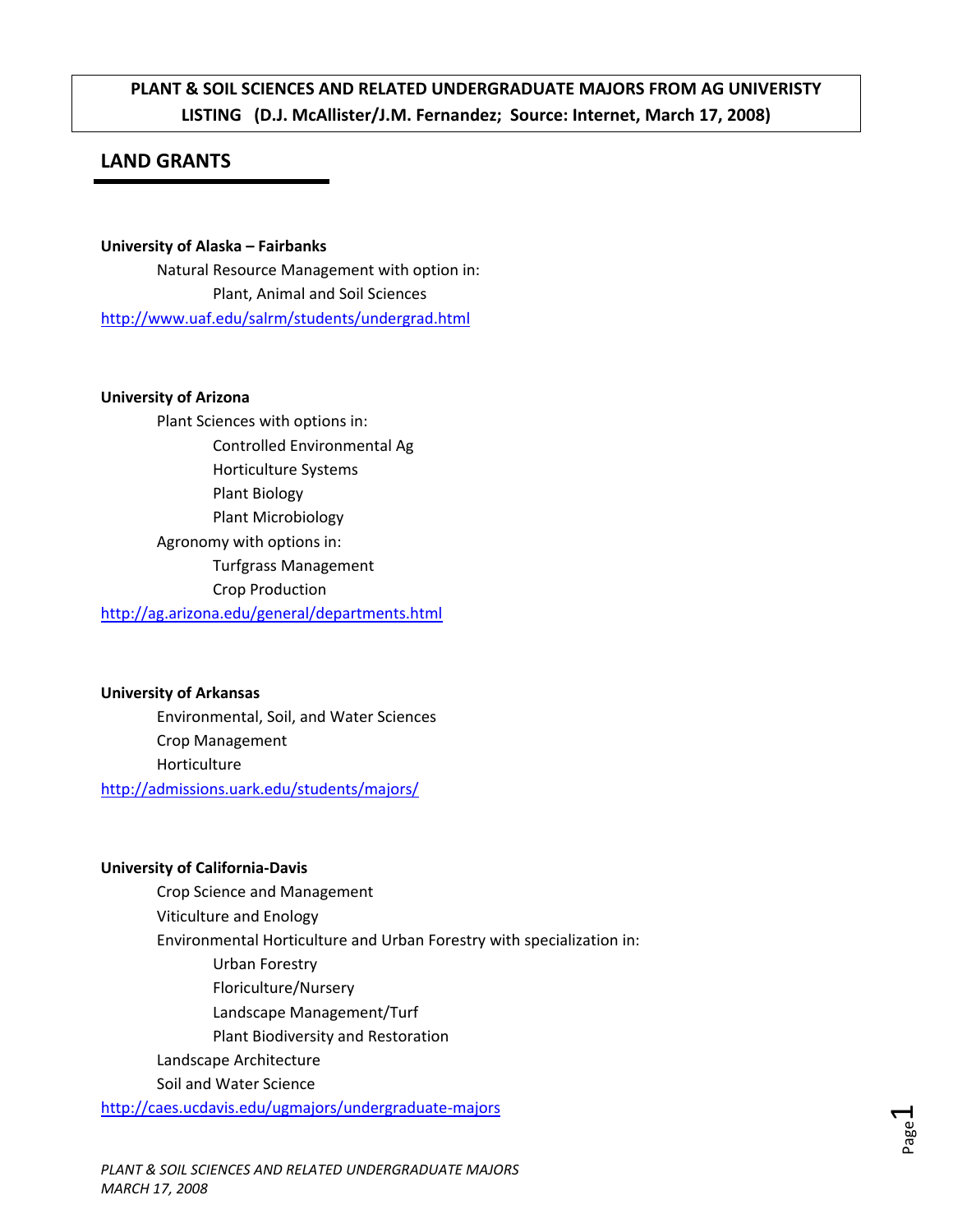#### **Clemson University**

Horticulture Soils and Sustainable Crop Systems Turfgrass

<http://www.clemson.edu/CAFLS/academics/index.htm>

#### **Colorado State University**

Horticulture with concentrations in: Floriculture Horticultural Business Management Horticultural Food Crops Horticulture Therapy Horticultural Science Viticulture and Enology Soil and Crop Sciences with concentrations in: Agronomic Production Management Applied Information Technology Environmental Soil Science International Soil and Crop Science Plant Biotechnology Genetics and Breeding Soil Resources and Conservation Landscape Architecture Landscape Horticulture with concentrations in: Landscape Design and Contracting Nursery and Landscape Management Turf Management

<http://admissions.colostate.edu/Academics/Colleges/AgriculturalSciences.aspx>

#### **University of Connecticut**

Horticulture Turfgrass and Soil Science Landscape Architecture Environmental Science with specialization in: Soil Science

<http://www.myagnr.uconn.edu/degrees.html>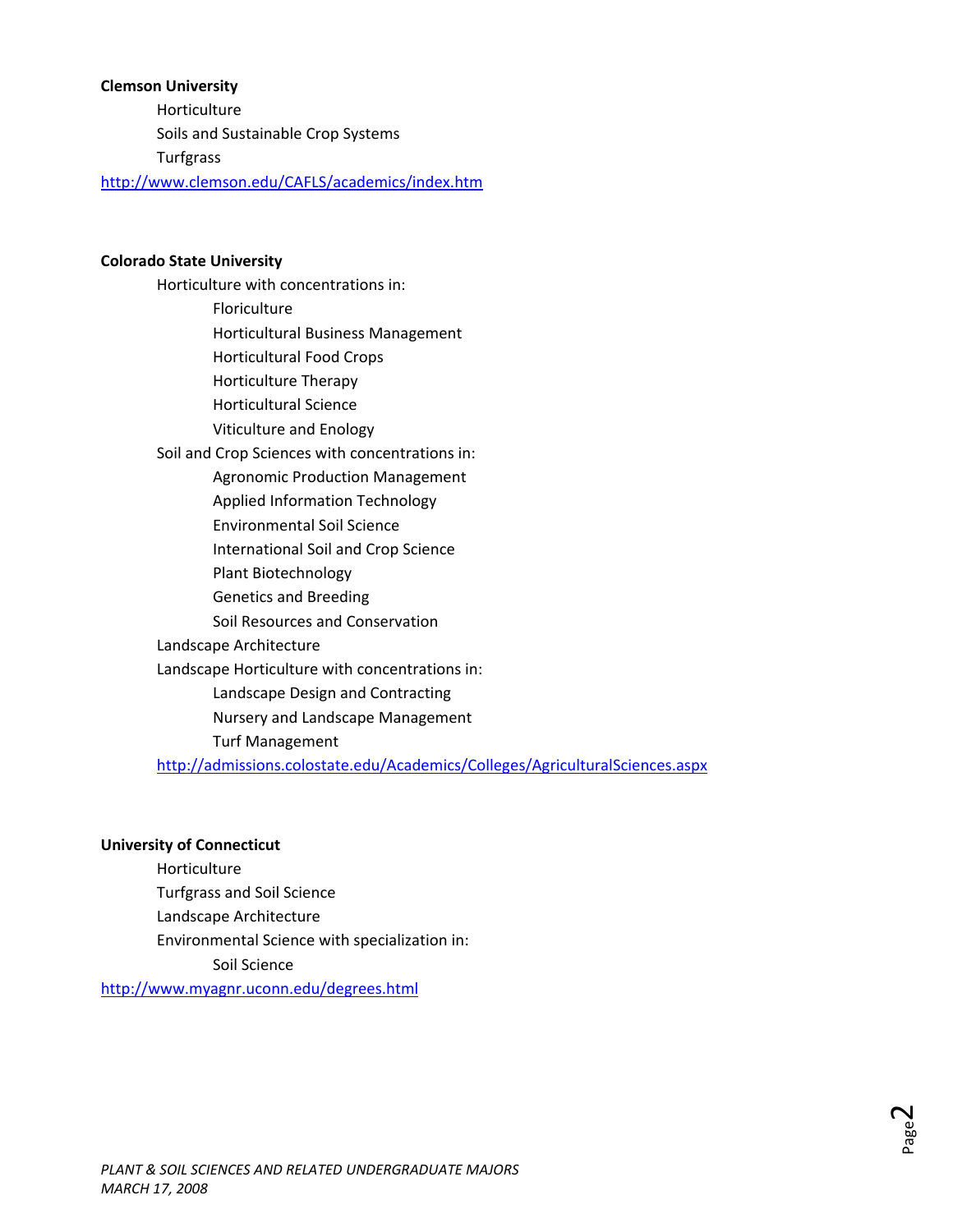#### **Cornell University (NY)**

Landscape Architecture Plant Science with concentrations in: Crop Science and Agronomy Horticulture Plant Biology Plant Breeding and Genetics Plant Pathology Plant Protection

[http://www.cals.cornell.edu/cals/prospective/admissions/academic](http://www.cals.cornell.edu/cals/prospective/admissions/academic-programs/index.cfm)‐programs/index.cfm

#### **Delaware State University**

Plant Science with options in: Agronomy Horticulture [http://www.desu.edu/colleges/cars/ag\\_nat\\_res/](http://www.desu.edu/colleges/cars/ag_nat_res/)

#### **University of Delaware**

Landscape Horticulture Plant Science Environmental Soil Science <http://ag.udel.edu/plsc/index.htm>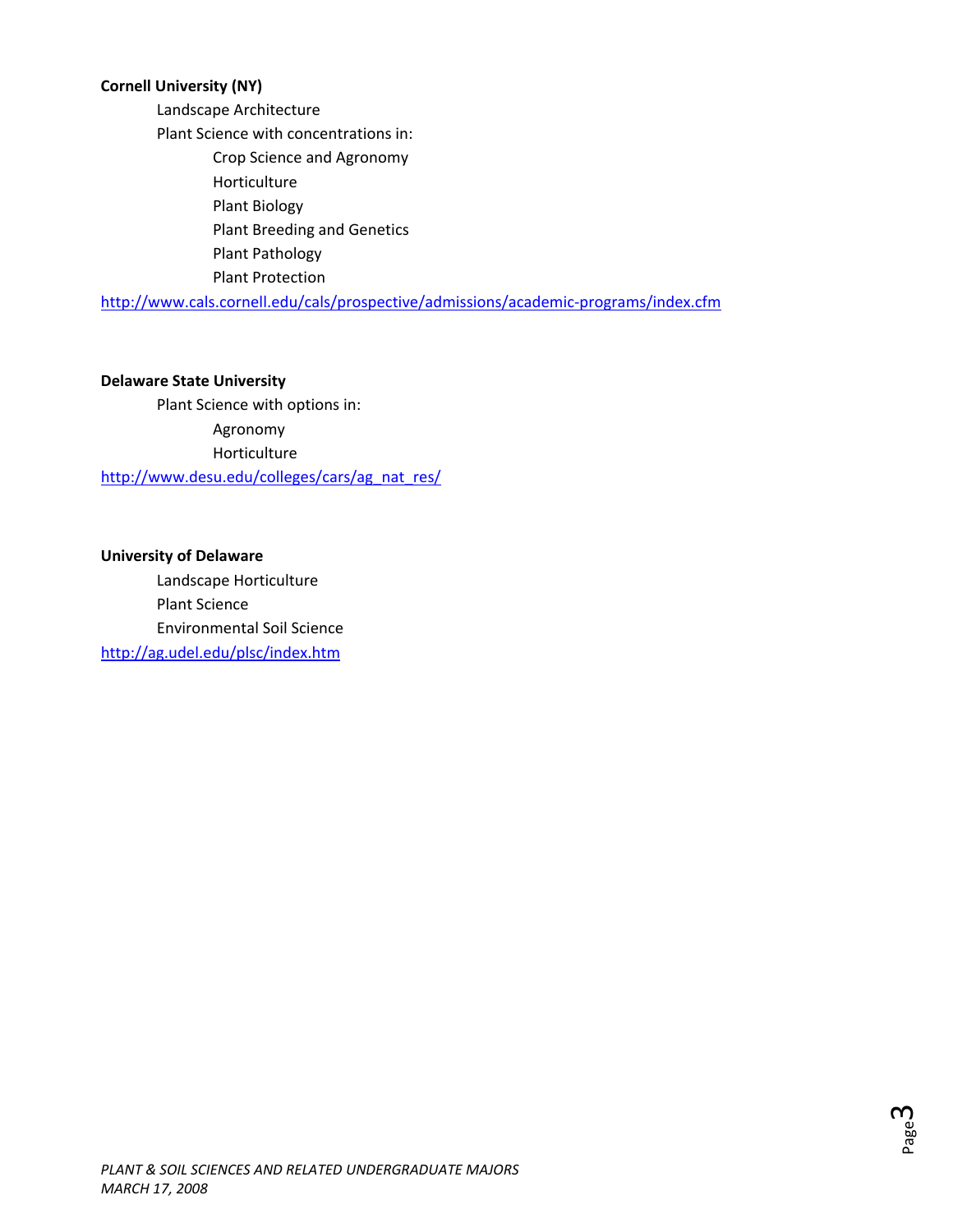#### **University of Florida**

Botany with specializations in: Basic Botany Pre‐professional Botany Track Golf and Sports Turf Management Horticulture Science with specializations in: Horticulture Production Horticulture Science Organic Crop Production Plant Molecular and Cell Biology Landscape and Nursery Horticulture with specializations in: Environmental Horticulture Operations Landscape and Nursery Management Public Garden Management Plant Science – Agronomy with specializations in: Science and Technology Sustainable Crop Production and Management Plant Science – Plant Pathology with specializations in : Agriculture Technology Biotechnology Soils and Water Science <http://cals.ufl.edu/undergraduate/majors.html>

#### **Fort Valley State University (GA)**

Ornamental Horticulture Plant Science (Environmental Soil Science, Horticulture, and Crop Science) [http://www.ag.fvsu.edu/acad/undergraduate\\_programs.cfm](http://www.ag.fvsu.edu/acad/undergraduate_programs.cfm)

#### **University of Georgia**

Horticulture Landscape and Grounds Management Turfgrass Management Water and Soil Resources <http://www.caes.uga.edu/academics/programs.html>

# **University of Hawaii – Hilo**

Agroecology and Environmental Quality Crop Protection Tropical Horticulture <http://www.uhh.hawaii.edu/academics/cafnrm/specializations.php>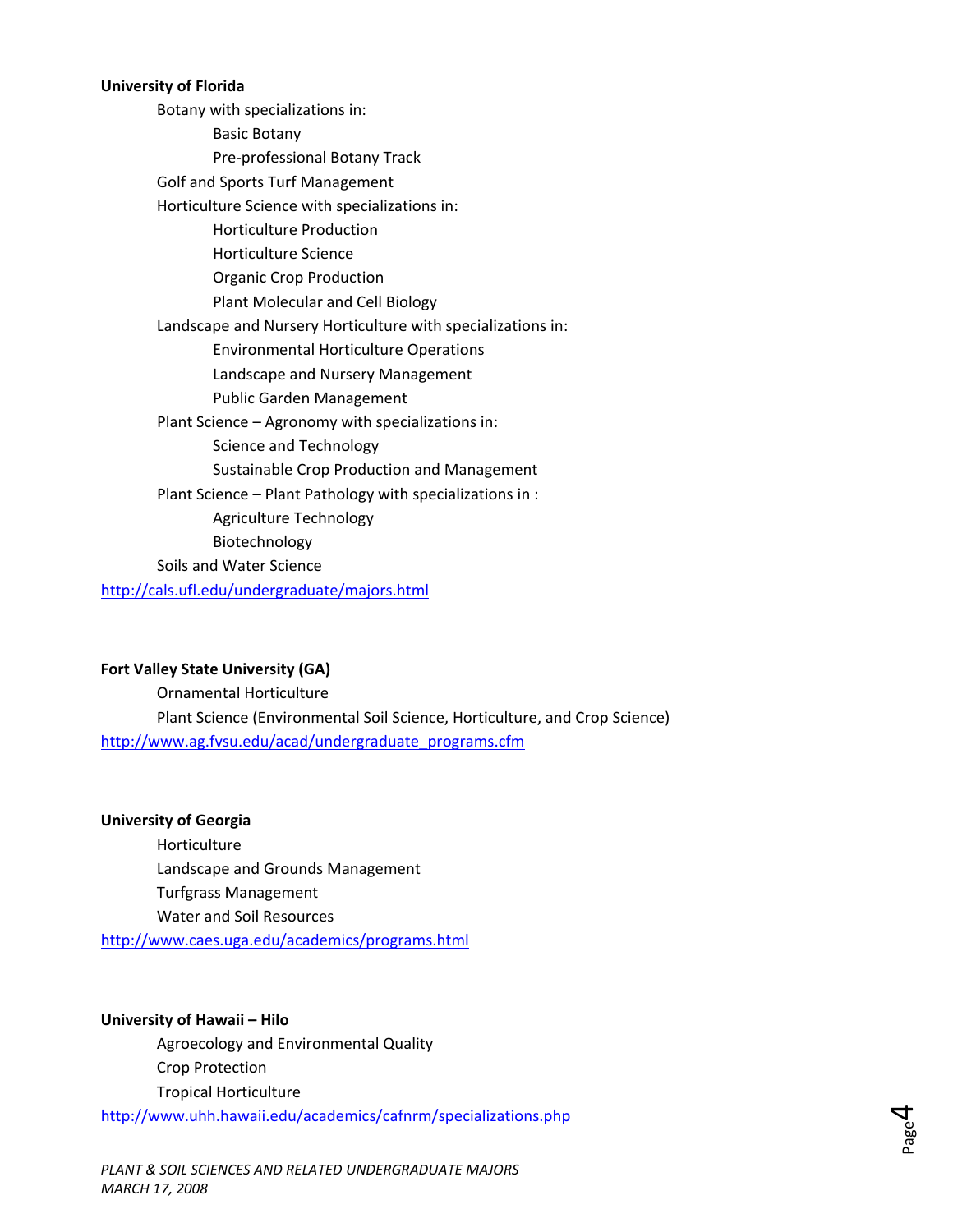#### **University of Hawaii – Manoa**

Plant and Environmental Biotechnology with specialty in: Environmental and Microbial Plant Biotechnology General Biotechnology Insect and Pathogen Aquaculture and Bioreactor Plant and Environmental Protection Sciences

<http://www.ctahr.hawaii.edu/ctahr2001/Academics/ProgDegrees.html>

#### **University of Idaho**

Agroecology, Horticulture, Environmental Quality with options in:

 Crop and Weed Science Entomology Horticulture and Urban Landscape Management Soil and Land Resources

<http://www.ag.uidaho.edu/departments.htm>

#### **University of Illinois**

Crop Science Horticulture Natural Resources and Environmental Science <http://www.aces.uiuc.edu/>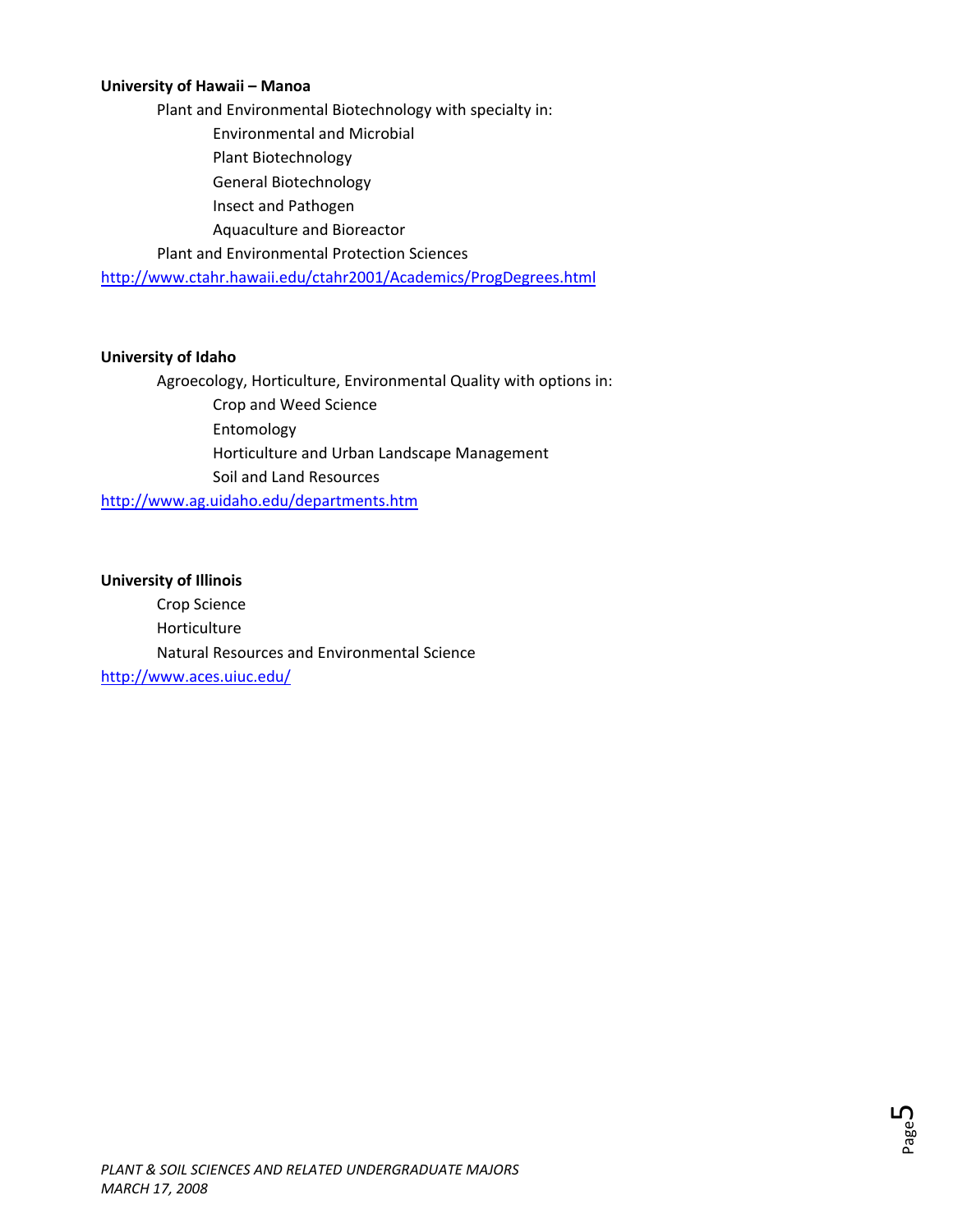#### **Iowa State University**

Agronomy with options in: Agroecology Management and Business Plant Breeding and Biotechnology Research and Development Soil and Environmental Science Horticulture with options in : Environmental Horticulture Greenhouse Production and Management Fruit and Vegetable Production and Management Horticulture Communications and Public Education Planting, Design, and Installation Nursery Crops Production and Landscape Management Public Garden Management and Administration Science Turfgrass Management Seed Science (secondary major) <http://www.ag.iastate.edu/departments.php>

#### **Kansas State University**

- Agronomy with options in: Soil and Environmental Science Business and Industry Consulting and Production Plant Science and Biotechnology Range Management Horticulture with options in: Fruit and Vegetable Production Golf Course Management Greenhouse Management Horticulture Science Horticulture Therapy Landscape Design Landscape and Turf Management
	- Nursery Management

http://www.ag.k‐[state.edu/DesktopDefault.aspx?tabid=402](http://www.ag.k-state.edu/DesktopDefault.aspx?tabid=402)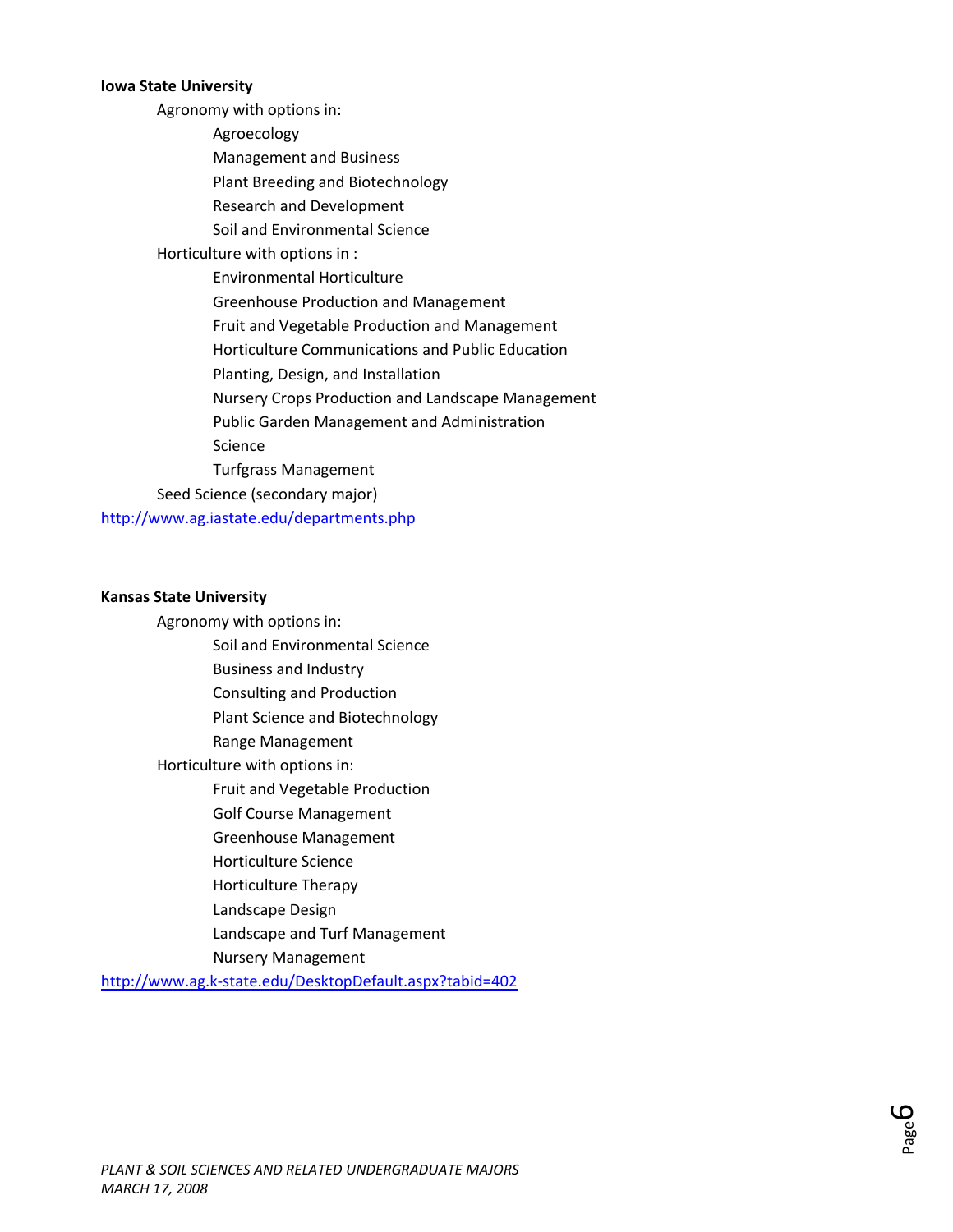#### **University of Kentucky**

Horticulture, Plant, and Soil Science with options in: Crops and Livestock Crops and Soils Horticulture Enterprise Management Horticulture Science Plant Pest Management Soil and Water Environmental Science Turfgrass Science Landscape Architecture

[http://www.ca.uky.edu/students/welcome/majors\\_minors.asp](http://www.ca.uky.edu/students/welcome/majors_minors.asp)

#### **Langston University (OK)**

Agricultural Science with concentration in: Agribusiness Urban Animal Science Urban Crop and Soil Science Urban Natural Resource Management

[http://www.lunet.edu/index.php?option=com\\_content&task=view&id=14&Itemid=64](http://www.lunet.edu/index.php?option=com_content&task=view&id=14&Itemid=64)

#### **Louisiana State University**

Plant and Soil Systems with options in: Agriculture Pest Management Crop Management Soil Science Horticulture Science Environmental Horticulture Landscape Management Turf grass Management Urban Entomology <http://www.coa.lsu.edu/student.html>

#### **University of Maine**

Botany Landscape Horticulture with concentrations in: Business Design Horticulture Therapy

Science

<http://www.umaine.edu/about/academicprograms/natsci.htm>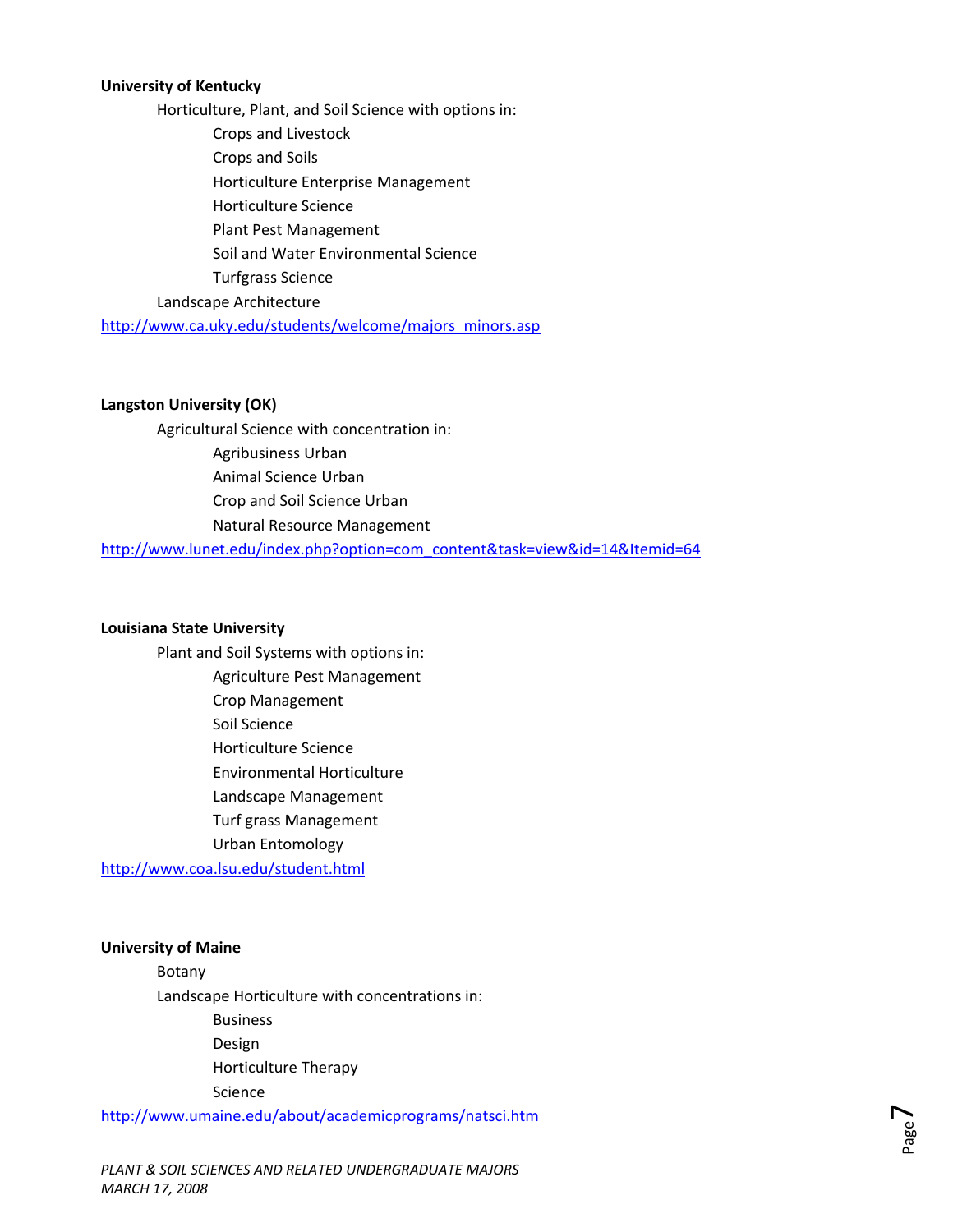#### **University of Maryland Eastern Shore**

General Agriculture with concentrations in: Agricultural Education Plant and Soil Science Animal and Poultry Science Agricultural Studies

Environmental Sciences

<http://www.umes.edu/Academic/SANS/index.aspx?id=725>

#### **University of Maryland**

Majors in: Plant Science Landscape Architecture Agriculture Science and technology Options in: Plant Science Turf and Golf Course Management Urban Forestry Horticulture and Crop Production| Landscape Management

Two Year programs in: General Ornamental Horticulture Golf Course Management Landscape Management Turf Management <http://agnr.umd.edu/majors.cfm>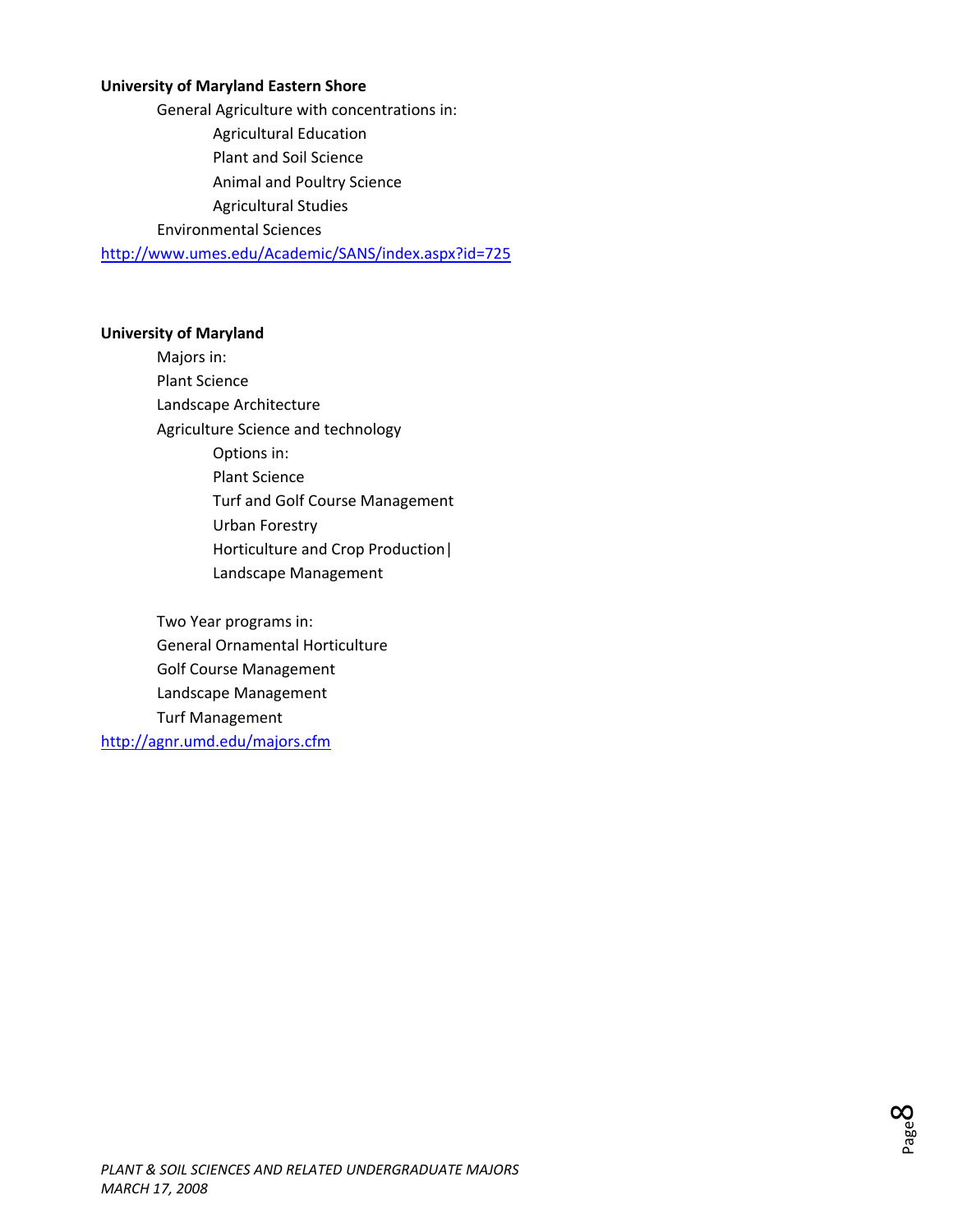#### **University of Massachusetts**

*(These programs are in the College of Natural Resources and the Environment)* Landscape Architecture

Plant, Soil, and Insect Sciences with tracks in:

Business Management or Science with concentrations in:

General Studies

Ornamental Horticulture

Soil Science

Sustainable Ag – Crop Production

Sustainable Ag – Food Systems

Turfgrass Management

*(Two Year programs in the Stockbridge School of Agriculture)*

Turfgrass Management

Landscape Contracting

Horticulture

Fruit and Vegetable Crops

<http://umass.edu/umhome/academics/schools.html>

#### **Michigan State University**

Crop and Soil Science with options in:

Agronomy

Turfgrass Management

Advanced Study

All with specializations in:

Ag Business Management

Agronomy

Bailey Scholars Connected Learning

Biotechnology

Environmental Economics

Environmental Studies

Food Industry Management

International Agriculture

Environmental Soil Science

Horticulture with concentrations in:

General Horticulture

Horticulture Landscape Design, Construction, and Management

Plant Pathology

Landscape Architecture

<http://www.canr.msu.edu/canrhome/majors.htm>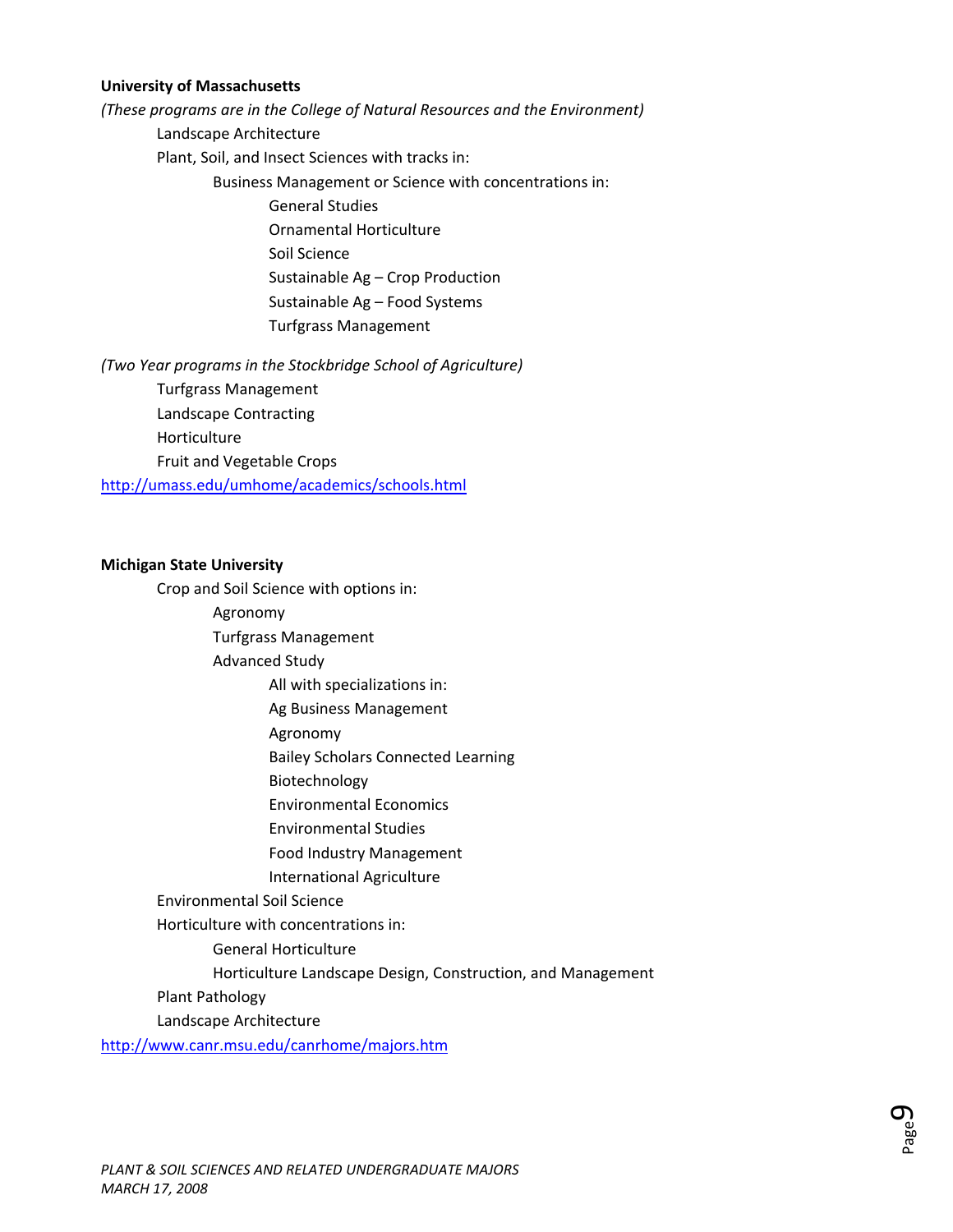#### **University of Minnesota**

Applied Plant Sciences with emphasis in: Plant Improvement Agroecology Plant Utilization Environmental Horticulture with emphasis in: Floriculture, Nursery Production, and Retail Management Landscape Design Landscape Implementation and Management Turfgrass Science [http://www.cfans.umn.edu/Majors\\_and\\_Minors.html](http://www.cfans.umn.edu/Majors_and_Minors.html)

#### **Mississippi State University**

Agronomy with concentrations in: Agricultural and Environmental Soil Sciences Golf and Sports Turf Management Integrated Crop Management Horticulture with concentrations in: Floriculture and Ornamental Horticulture Retail Floristry Management Landscape Architecture Landscape Contracting and Management <http://www.cals.msstate.edu/prospective/pick/undergrad/>

#### **University of Missouri**

Plant Sciences with options in:

 Crop Management Landscape Horticulture

Ornamental Plant Production and Operations Management

Plant Biology

Plant Breeding

Genetics and Biotechnology

Plant Protection

Precision Agriculture

Turfgrass Management

Soil, Environmental, and Atmospheric Science

Atmospheric Science

Environmental Science

Soil Science

Soil Resource Management

<http://cafnr.missouri.edu/academics/degrees.php>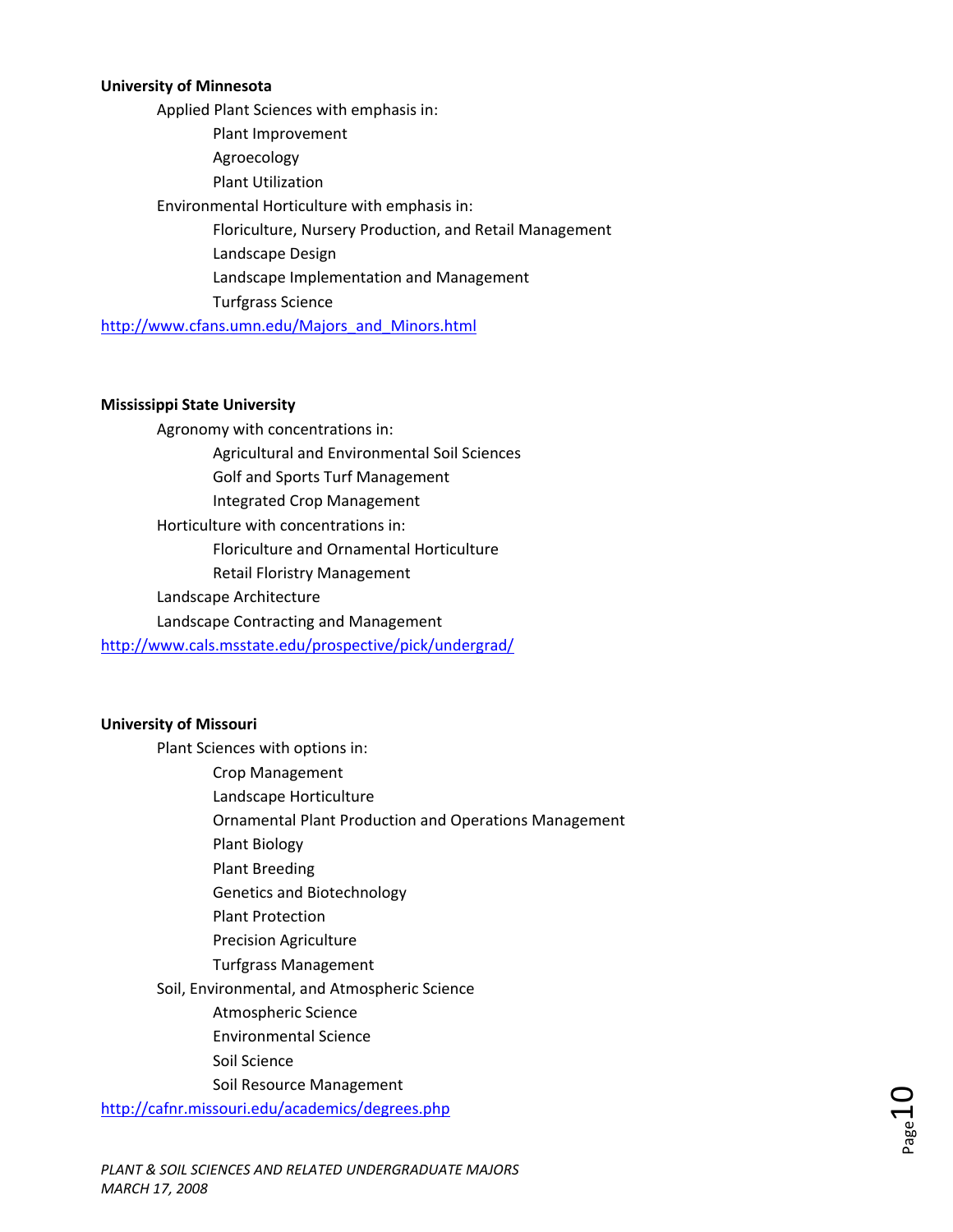#### **Montana State University**

Biotechnology with an option in: Plant Systems Environmental Sciences with options in: Environmental Biology Soil and Water Science Horticulture with options in: Horticulture Science Landscape Design Land Resource Sciences with an option in: Agroecology Plant Science with options in: Plant Biology Plant Protection Crop Science

<http://www.ag.montana.edu/students/undergrad.htm>

#### **University of Nebraska**

Agronomy Grassland Ecology and Management Horticulture Plant Biology Plant Protection Science with options in: Entomology Plant Pathology Weed Science Professional Golf Management

<http://casnr.unl.edu/ProspectiveStudents/AcademicPrograms>

#### **University of Nevada – Reno**

No programs specifically in the Plant Sciences <http://www.ag.unr.edu/cabnr/students/majors/bachelors.htm>

#### **University of New Hampshire**

Environmental Horticulture Plant Biology (B.S. and B.A.) <http://www.colsa.unh.edu/academics/majors.html>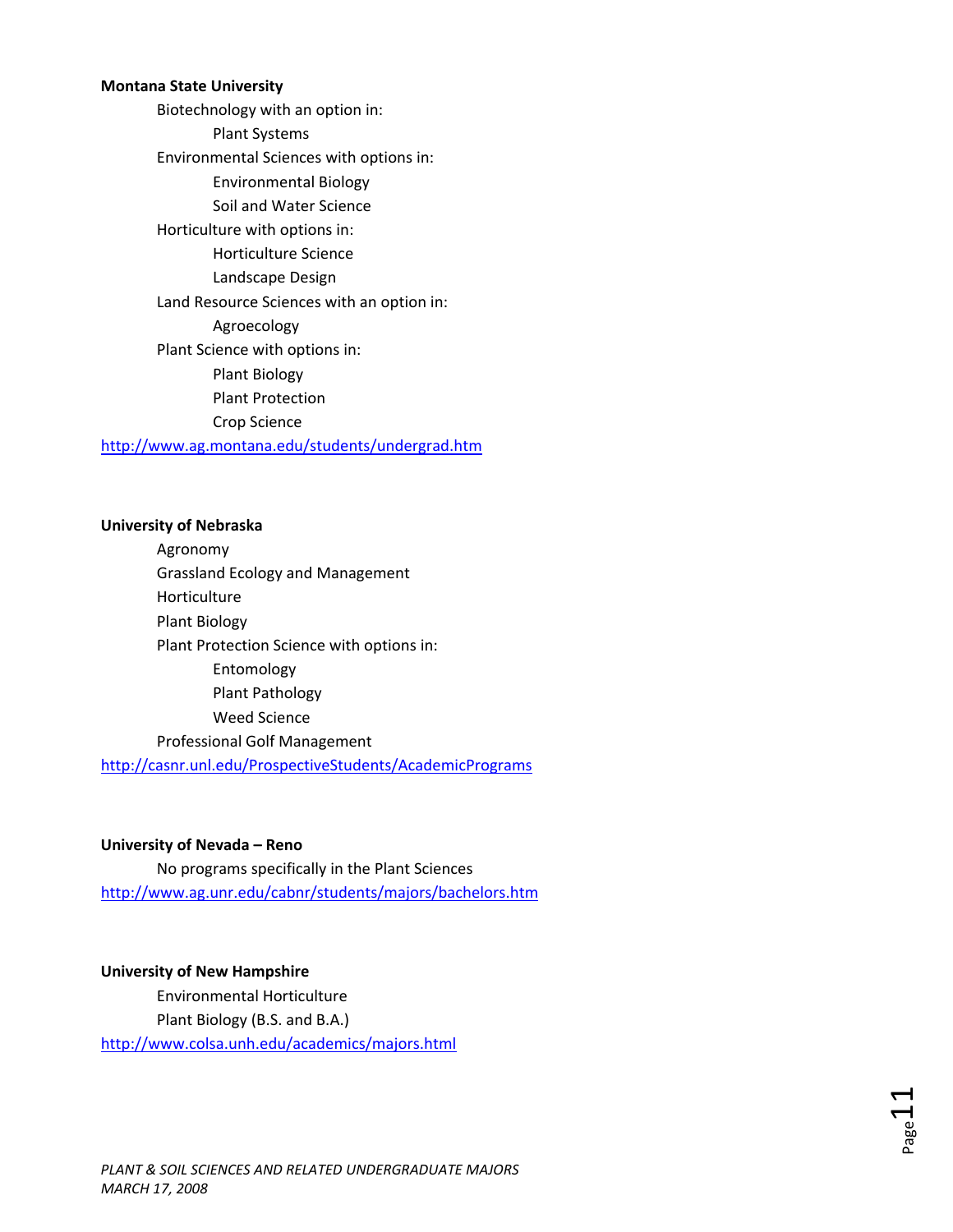#### **New Mexico State University**

Agronomy with options in: Agricultural Business Agricultural Journalism Crop Consulting General Agronomy Plant Genetics Horticulture with options in: Horticultural Business Landscape Design Crop Consulting Ornamental Horticulture Plant Genetics Soil Science with options in: Environmental Resource Management Soils Soil and Water Science Environmental Science with an option in: Soil Science <http://www.cahe.nmsu.edu/academics/degrees.html#envisci>

#### **North Carolina State University**

Agronomy/Crop Science with options in: Crop Production Agronomic Science Turfgrass Management Agronomic Business Soil Science Botany Environmental Science Horticulture Science

<http://harvest.cals.ncsu.edu/index.cfm?showpage=97>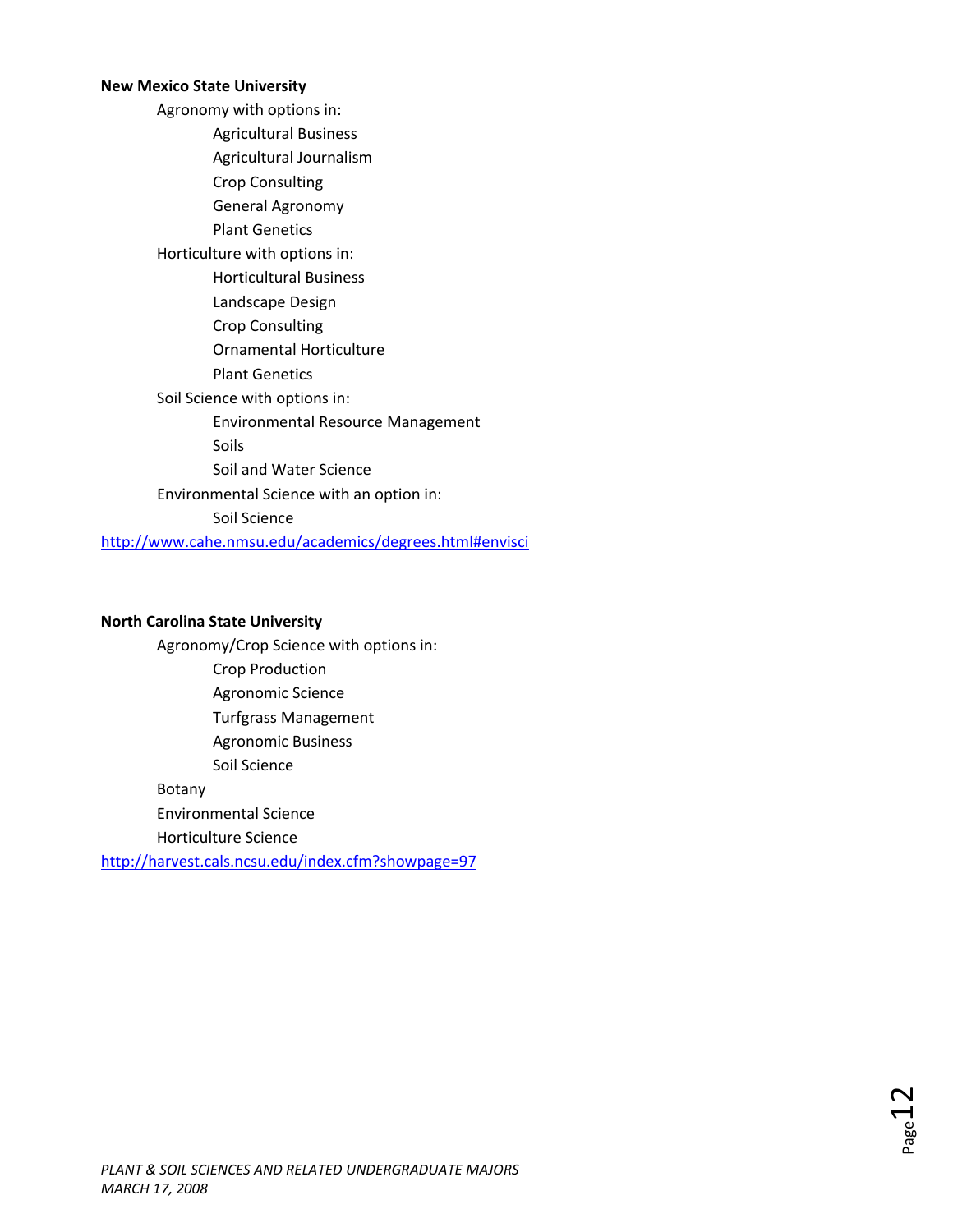#### **North Dakota State University**

Crop and Weed Science with options in: Biotechnology Production Science Weed Science Agricultural Business Horticulture with options in: Horticulture Biotechnology Horticulture Science Landscape Design Production/Business Urban Forestry and Parks Soil Science Sports and Urban Turf Management <http://www.ag.ndsu.edu/academics/undergrad.htm>

#### **Ohio State University**

Crop Sciences Landscape Horticulture Plant Health Management Professional Golf Management Turfgrass Science http://cfaes.osu.edu/current-students/academics-[advising/copy\\_of\\_honors/copy2\\_of\\_majors](http://cfaes.osu.edu/current-students/academics-advising/copy_of_honors/copy2_of_majors-degrees)-degrees

#### **Oklahoma State University**

Horticulture with options in: Public Horticulture Turfgrass Management Horticulture Landscape Architecture Landscape Contracting Plant and Soil Sciences with options in: Crop Science Ecosystem Management Soil Science <http://www.casnr.com/academics/majors>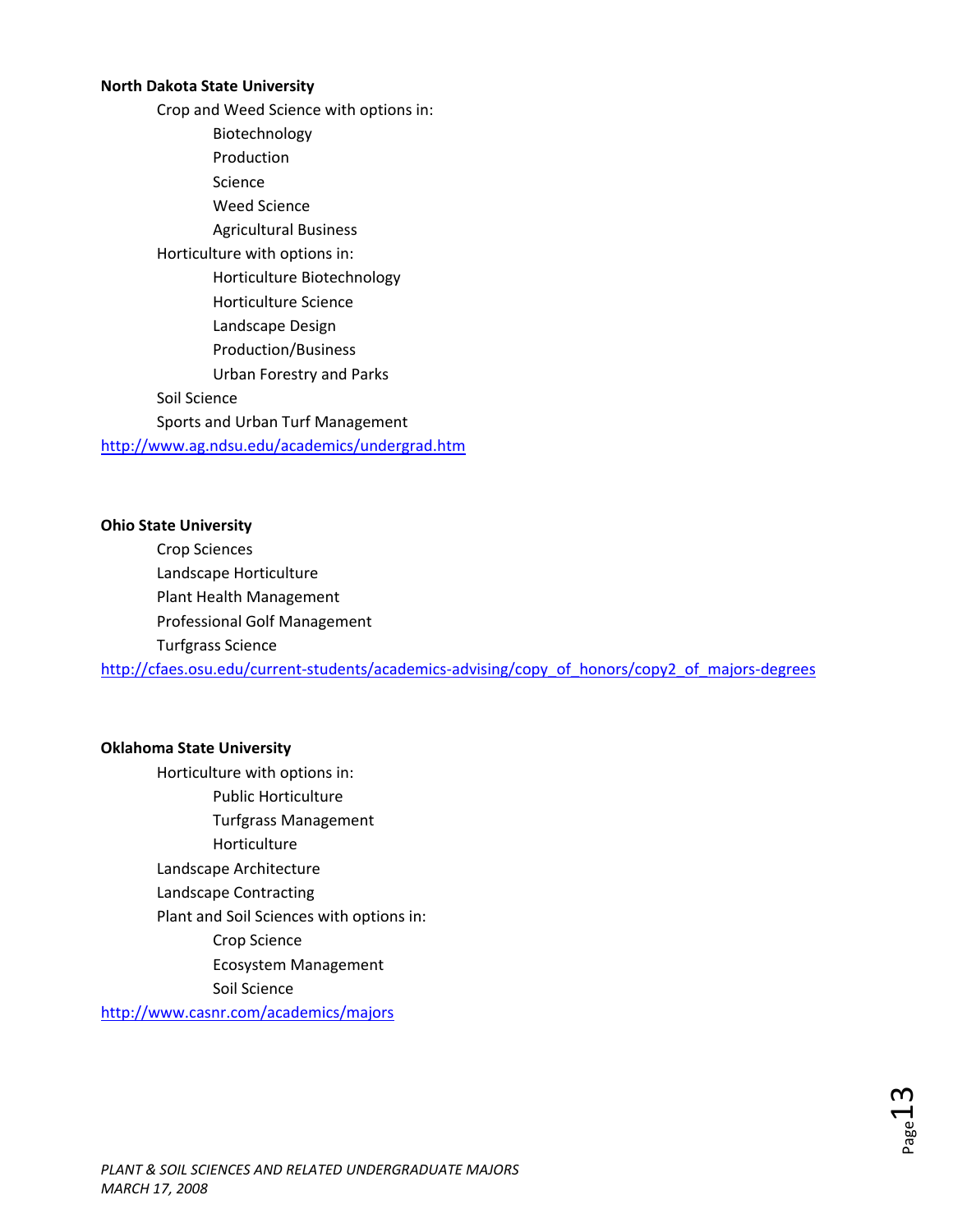#### **Oregon State University**

Botany Crop Mangement Soil Resource Management Horticulture with options in: Integrated Horticulture Production Turfgrass and Landscape Maintenance Viticulture and Enology Horticulture Research Horticulture Communications <http://agsci.oregonstate.edu/students/undergrad/current/departments/>

**University of Puerto Rico – Mayaguez**

Horticulture <http://www.uprm.edu/agricultura/>

#### **Purdue University**

Environmental Plant Studies Environmental Soil Science Horticulture Production and Marketing Horticulture Science International Agronomy Landscape Architecture Landscape Horticulture and Design Plant Biology Plant Genetics and Breeding Public Horticulture Soil and Crop Management Soil and Crop Science Turf Science <http://www.agriculture.purdue.edu/oap/majorsminors/majorsminors.asp>

#### **University of Rhode Island**

Urban Horticulture and Turfgrass Management Environmental Plant Biology Landscape Architecture

<http://www.uri.edu/cels/acadprograms/ugdegrees.html>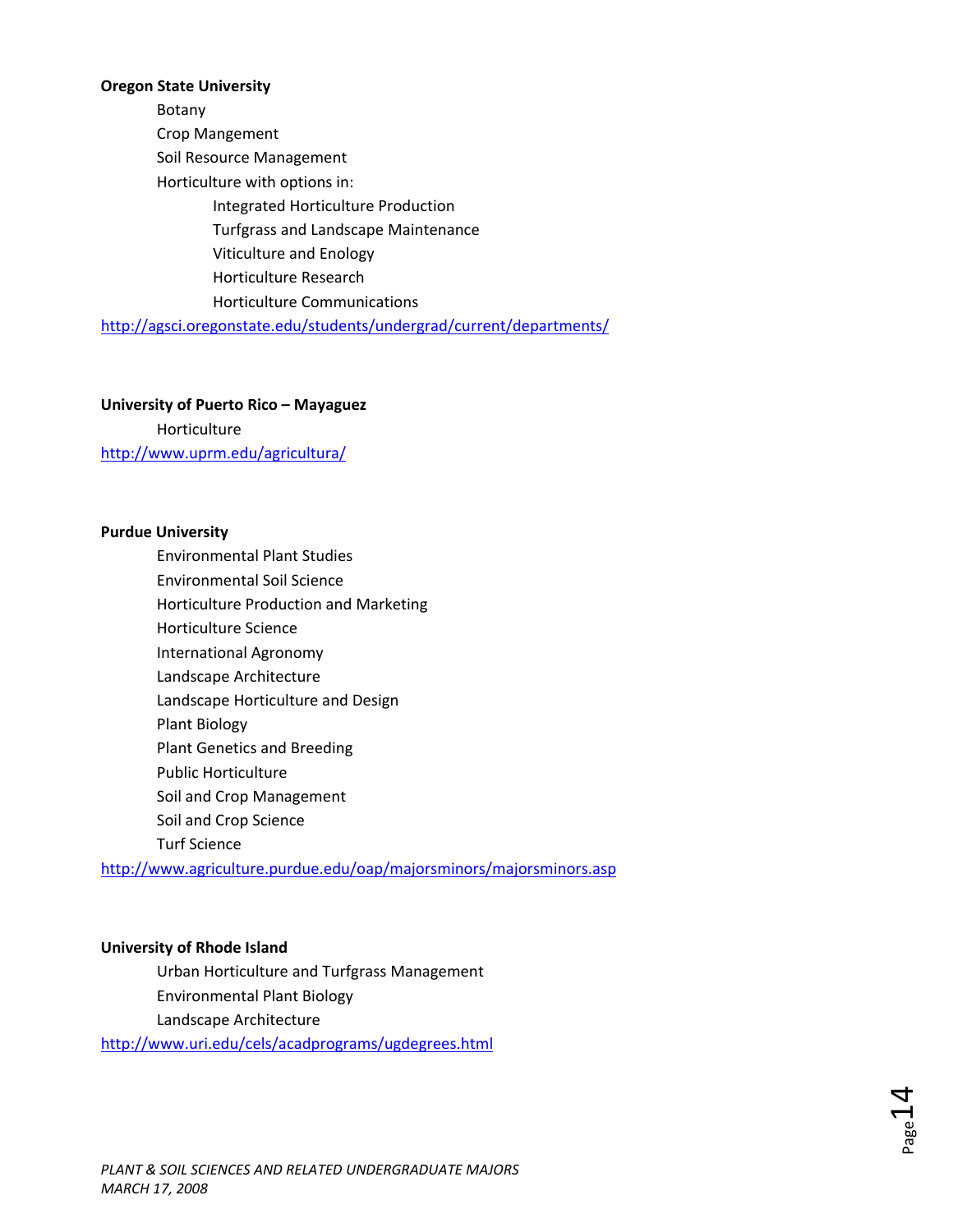#### **Rutgers University (NJ)**

Agricultural Science with options in: Agroecology Plant Science Environmental Planning and Design with options in: Landscape Architecture Landscape Industry Plant Science with options in: Horticulture and Turfgrass Industry Research Professional Preparation [http://catalogs.rutgers.edu/generated/nb](http://catalogs.rutgers.edu/generated/nb-ug_current/pg21037.html)‐ug\_current/pg21037.html

#### **South Dakota State University**

Agronomy with options in:

Science

Business

Production

Horticulture

Landscape Design

<http://www3.sdstate.edu/Academics/CollegeOfAgricultureAndBiologicalSciences/ABSMajors/>

#### **Southern University Ag Center (Baton Rouge, LA)**

Program areas in: Sustainable Plant and Animal Production Systems Urban Forestry, Natural Resource and Environment [http://www.suagcenter.com/proarea\\_res.html](http://www.suagcenter.com/proarea_res.html)

#### **Tennessee State University**

Agricultural Sciences with concentration in: Plant and Soil Science with specializations in: Agronomy Horticulture

<http://agfacs.tnstate.edu/>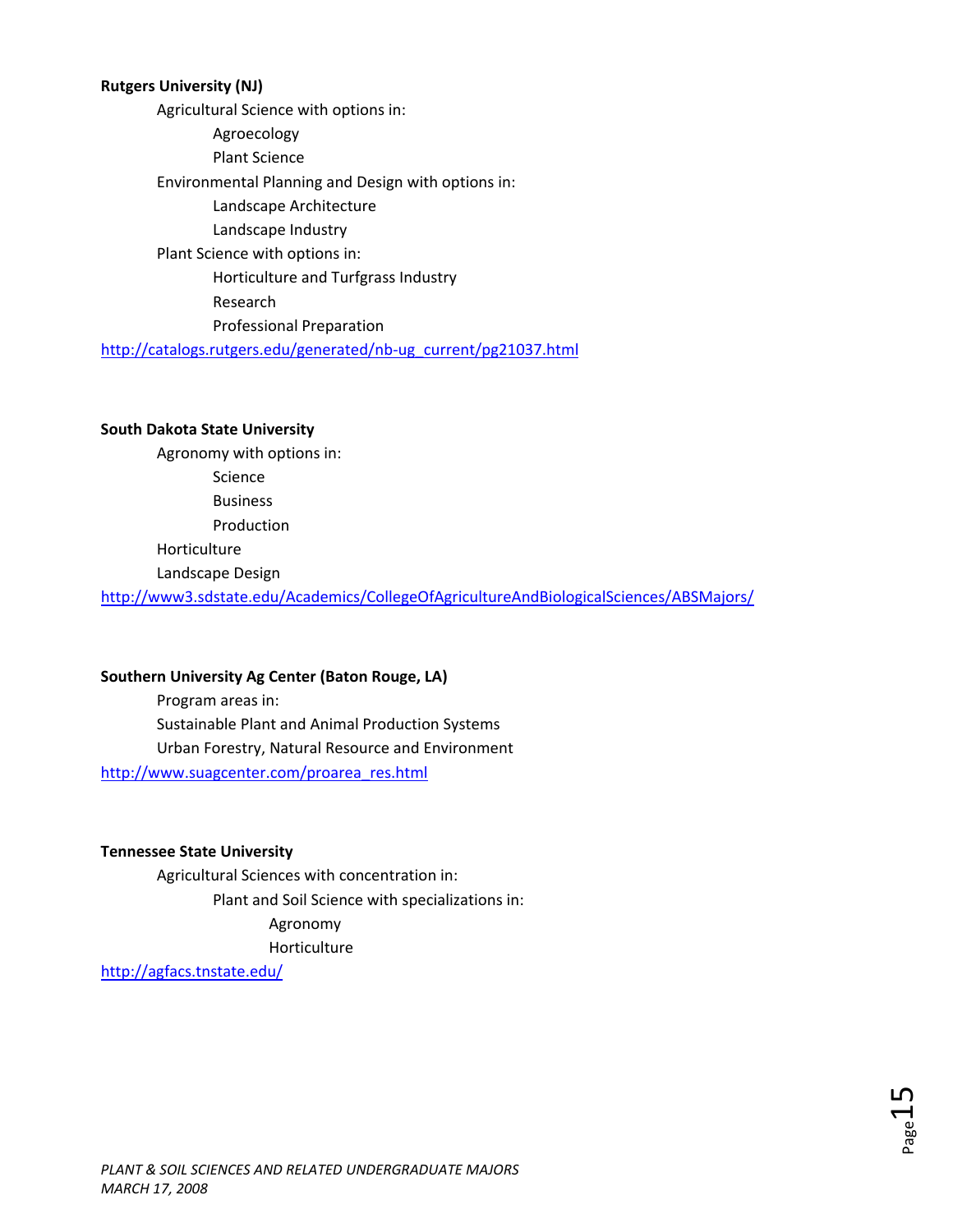#### **University of Tennessee**

Plant Sciences with options in: Landscape Design and Construction Public Horticulture Turfgrass Science and Management Plant Science, Biotechnology, and Horticulture with tracks in: Production Horticulture Science and Biotechnology Environmental and Soil Sciences with options in: Environmental Science Soil Science Agricultural Systems Technology

<http://casnr.tennessee.edu/academicprograms/index.htm>

#### **Texas A&M University**

Agronomy with options in: Agro‐Industry Soil and Crop Management Turfgrass Management Floriculture Horticulture Plant and Environmental Soil Science [http://aglifesciences.tamu.edu/prospectives/coals\\_academicprogs.html](http://aglifesciences.tamu.edu/prospectives/coals_academicprogs.html)

#### **Tuskegee University**

Plant and Soil Sciences with options in:

Science

Business

Horticulture

[http://www.tuskegee.edu/Global/story.asp?S=1087359&nav=menu200\\_9](http://www.tuskegee.edu/Global/story.asp?S=1087359&nav=menu200_9)

#### **University of the District of Columbia**

No Plant Science programs <http://www.udc.edu/programs/programs.htm>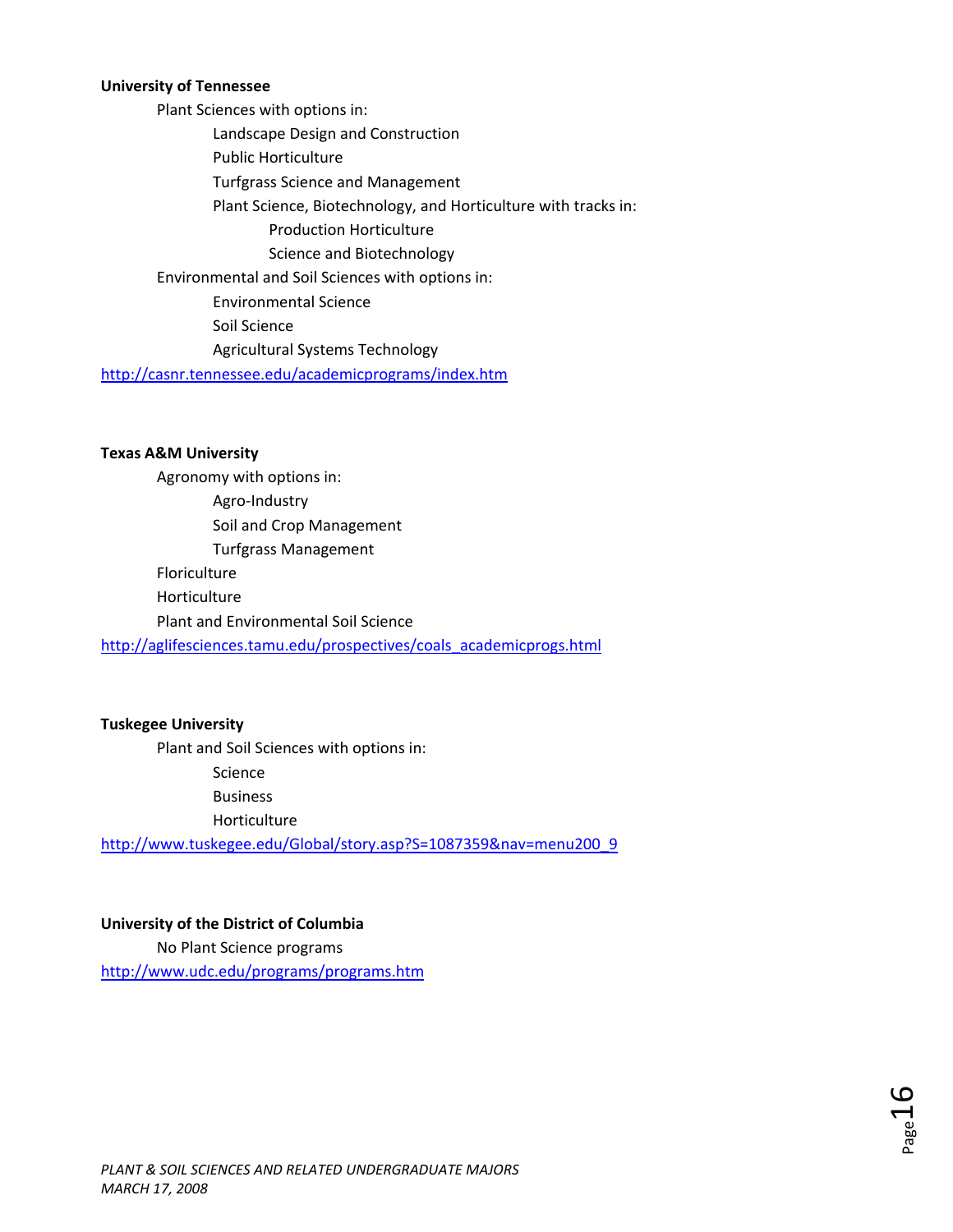#### **Utah State University**

Horticulture (B.S. or B.A.) with emphasis in:

Turfgrass

Landscape Maintenance and Construction

Ornamental Horticulture

Science

Business

Crop Science (B.S. or B.A.) with emphasis in:

Agronomy

Research Biotechnology

Environmental Soil and Water Science (B.S. or B.A.) with emphasis in:

Water

Plants

<http://psc.usu.edu/htm/students/undergraduate/undergradegrees>

#### **University of Vermont**

Plant Biology (B.A. through College of Arts and Sciences) Plant Biology (B.S. through College of Ag. and Life Sciences) with options in: General Plant Biology Evolution and Ecology of Plants Plant Molecular Biology Sustainable Landscape Horticulture Ecological Agriculture

[http://www.uvm.edu/cals/?Page=collegeinfo/departments\\_programs.html&SM=collegeinfo\\_submenu.htm](http://www.uvm.edu/cals/?Page=collegeinfo/departments_programs.html&SM=collegeinfo_submenu.htm)

#### **University of the Virgin Islands – St. Croix**

Programs in: (Agricultural Experiment Station) Horticulture Agronomy Biotechnology and Agroforestry [http://rps.uvi.edu/AES/aes\\_home.html](http://rps.uvi.edu/AES/aes_home.html)

### **Virginia State University – Petersburg**

Plant Sciences <http://www.vsu.edu/pages/2957.asp>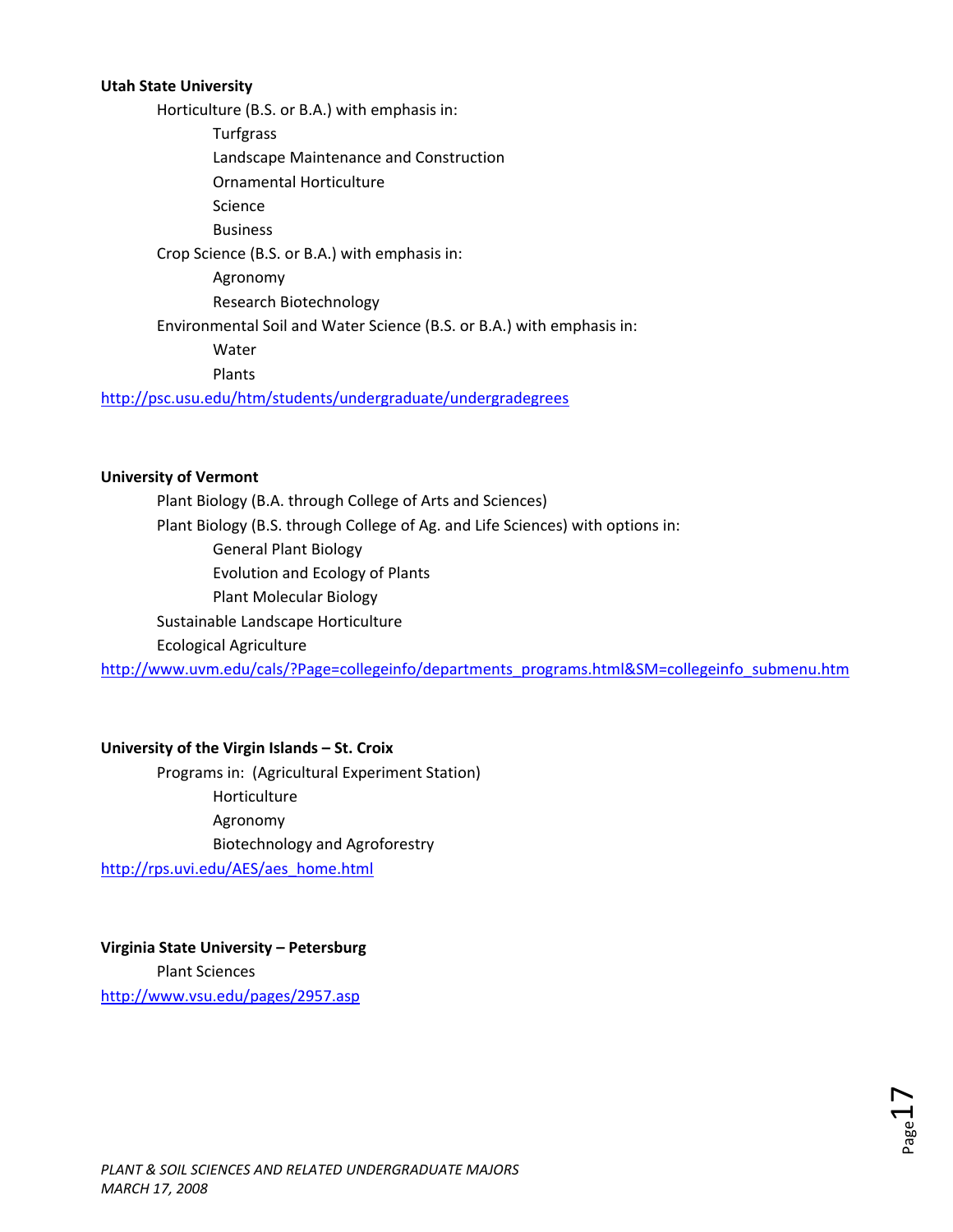#### **Virginia Tech University**

Crop and Soil Environmental Sciences with options in: Agroecology Biotechnology International Agriculture Soil‐Environmental Sciences Turfgrass Management Horticulture with options in: Horticulture Crops Production Landscape Contracting Horticulture Science and Biotechnology Horticulture Education

<http://www.cals.vt.edu/students/undergraduate/>

#### **Washington State University**

Crop Sciences with options in: Cropping Systems Business and Industry Turf Management Crop Science/Biotechnology Soil Science with options in: Environmental Soil Science Soil Management Sustainable Agriculture Horticulture with options in: Environmental Horticulture Fruits and Vegetables Tree Fruit Management

Viticulture and Enology

#### Landscape Architecture

<http://academic.cahnrs.wsu.edu/majors/index.html>

#### **West Virginia State University**

Agriculture and Environmental Research Station <http://aceop.wvstateu.edu/research?phpMyAdmin=502a7ff0cdb9aa5a30eced9a86a96038>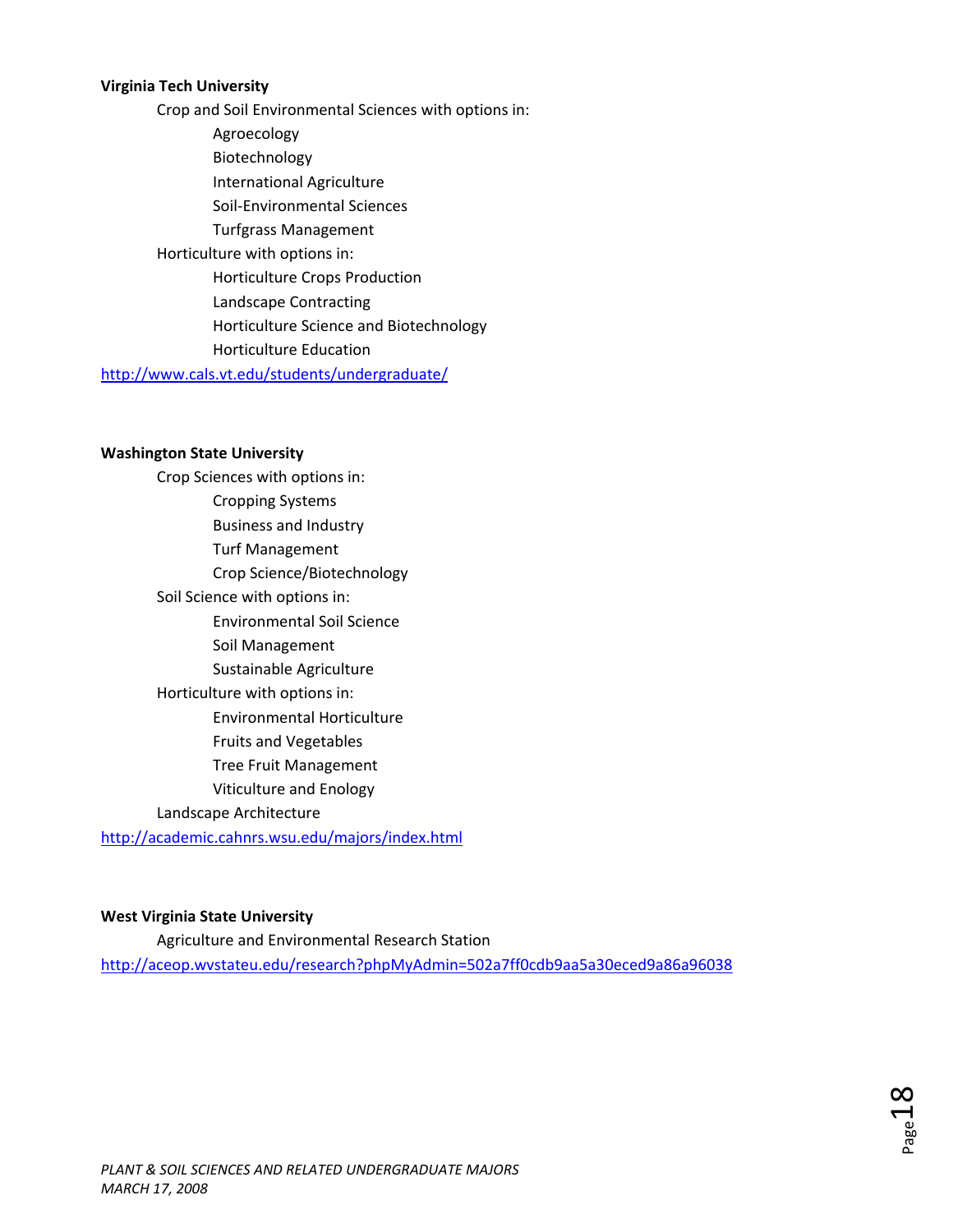# **West Virginia University** Agroecology Agronomy Horticulture Landscape Architecture Soil Science <http://www.caf.wvu.edu/college/majors/undergrad/index.html>

#### **University of Wisconsin**

Agronomy with options in: Natural Sciences Natural Resources International Agriculture and Natural Resources Agricultural Business and Industry Agricultural Production and Technology Horticulture with options in: Landscape Horticulture Turfgrass Landscape Architecture with options in: Professional Design Program Natural Resource Planning and Management Program Plant Pathology with options in: Natural Sciences Agricultural Sciences International Agriculture and Natural Resources Soil Sciences with options in: Natural Sciences Natural Resources International Agriculture and Natural Resources Agricultural Business and Industry

Agricultural Production and Technology

<http://www.cals.wisc.edu/students/majors/>

### **University of Wyoming**

Agroecology Agroecology/Environment and Natural Resources [http://uwadmnweb.uwyo.edu/agPROGRAMS/Departments\\_Degrees.asp](http://uwadmnweb.uwyo.edu/agPROGRAMS/Departments_Degrees.asp)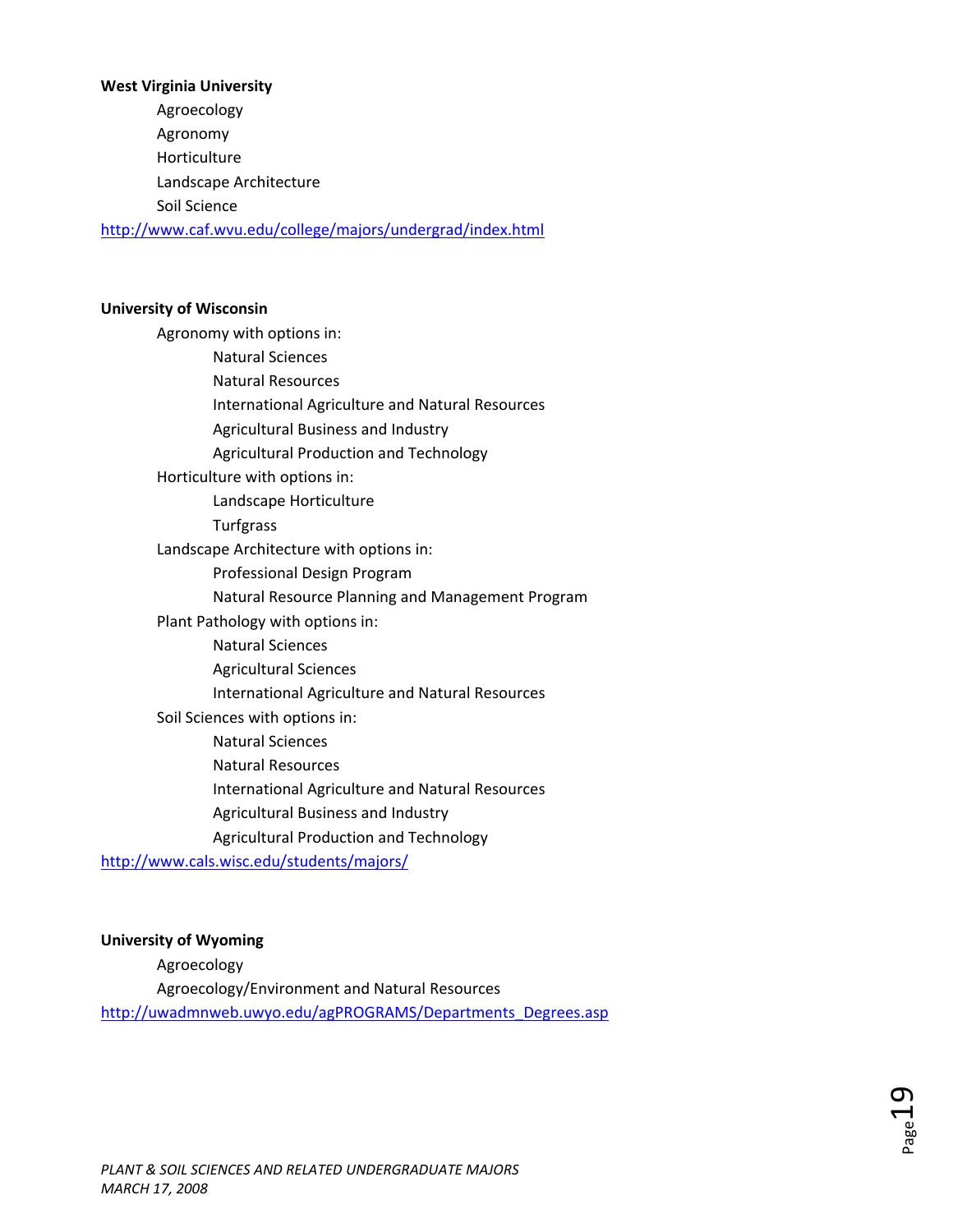#### **Berea College (KY)**

No Plant Sciences – Major in General Agriculture and Natural Resources <http://www.berea.edu/anr/majorsminors.asp>

#### **Cal Poly**

| Crop Science                                                                                          |
|-------------------------------------------------------------------------------------------------------|
| Environmental Horticultural Science with specializations in:                                          |
| <b>Turfgrass Production/Management</b>                                                                |
| Floriculture/Greenhouse Production                                                                    |
| Horticulture Biotechnology                                                                            |
| Landscape Contracting/Irrigation                                                                      |
| <b>Nursery Production</b>                                                                             |
| Horticulture Communication                                                                            |
| <b>Retail and Marketing Horticulture</b>                                                              |
| Landscape Design Maintenance                                                                          |
| <b>Fruit Science</b>                                                                                  |
| Soil Science with specializations in: (website says largest Undergrad Soil Science program in nation) |
| Land Resources                                                                                        |
| <b>Environmental Management</b>                                                                       |
| <b>Environmental Science and Technology</b>                                                           |
| Wine and Viticulture with specializations in:                                                         |
| Enology                                                                                               |
| Viticulture                                                                                           |
| <b>Wine Business</b>                                                                                  |
| http://cagr.calpoly.edu/departmentsandmajors/index.asp                                                |
|                                                                                                       |

### **California State University‐Fresno**

Plant Science with options in: Crop Production Management Plant Health

Viticulture

Enology

<http://cast.csufresno.edu/main/departments2.htm>

**College of Forestry and Conservation – University of Montana** No specific programs in the Plant Sciences <http://www.cfc.umt.edu/academics/curriculum/undergraduate.aspx>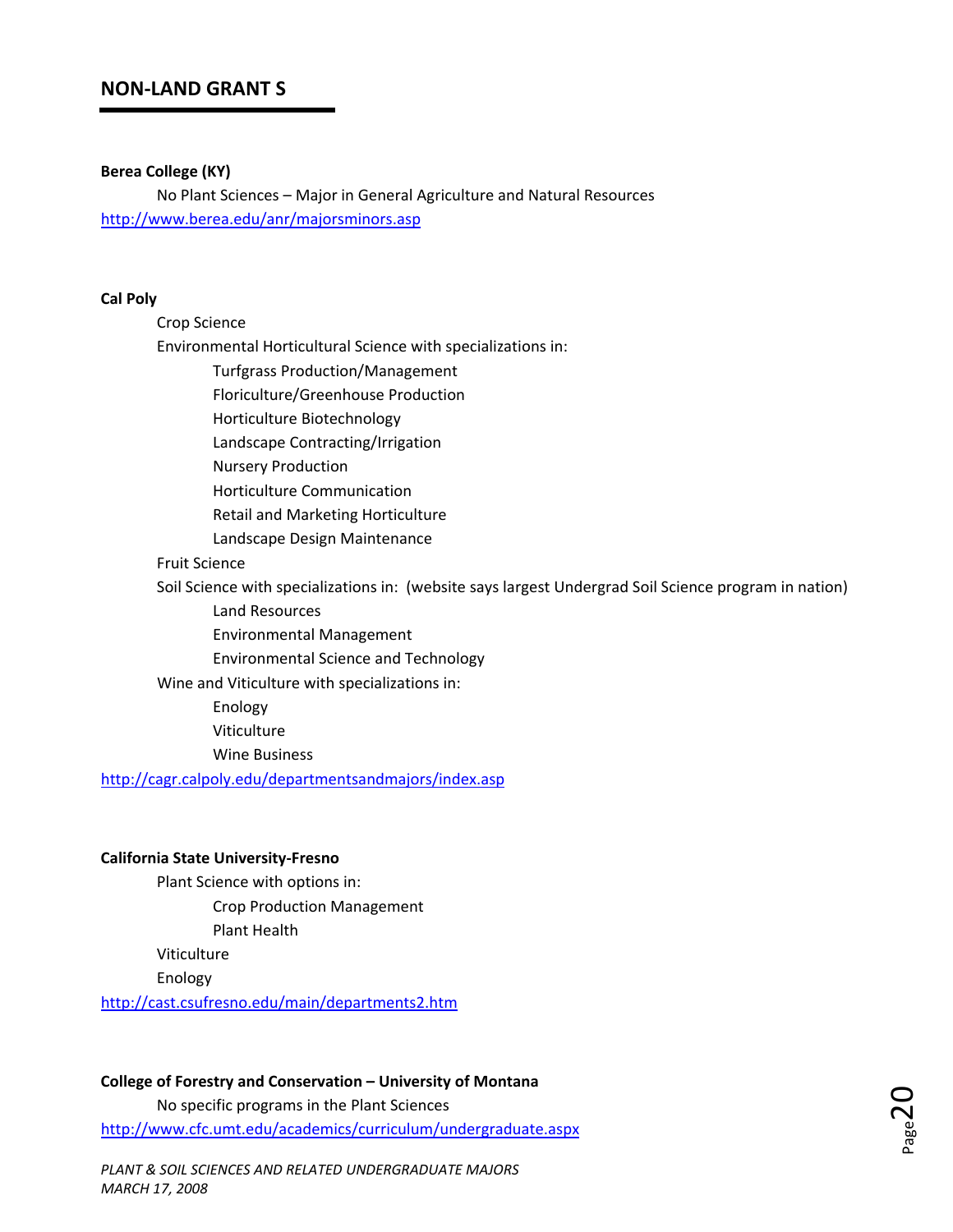#### **Delaware Valley College**

Environmental Science Turf Management Crop Science Plant Sciences and Biotechnology Commercial Crop Production & Marketing/Plant Health Management Hydroponics Crop Science Environmental Design Floriculture & Nursery Production and Marketing Landscape Contracting and Management <http://delval.edu/cms/index.php/delval/departments/academics/C15/>

#### **Illinois State University**

Agribusiness with specialization in: Horticulture <http://www.agriculture.ilstu.edu/undergraduate/programs/>

#### **Louisiana Tech University**

Agricultural Business with concentrations in: Business Landscape & Turf Management Crop Science & Management

[http://www.latech.edu/ans/agricultural](http://www.latech.edu/ans/agricultural-sciences/agricultural-business.shtml)‐sciences/agricultural‐business.shtml

## **Middle Tennessee State University** Plant and Soil Science <http://deptabas.web.mtsu.edu/agpages/programs.htm>

**Murray State University (KY)** Agronomy Horticulture <http://www.murraystate.edu/agr/>

#### **South China Agricultural University**

College of Agriculture – 2 undergraduate degrees College of Horticulture – no information College of Natural Resources and the Environment – 5 undergraduate degrees <http://english.scau.edu.cn/academics/academics.htm#horticulture>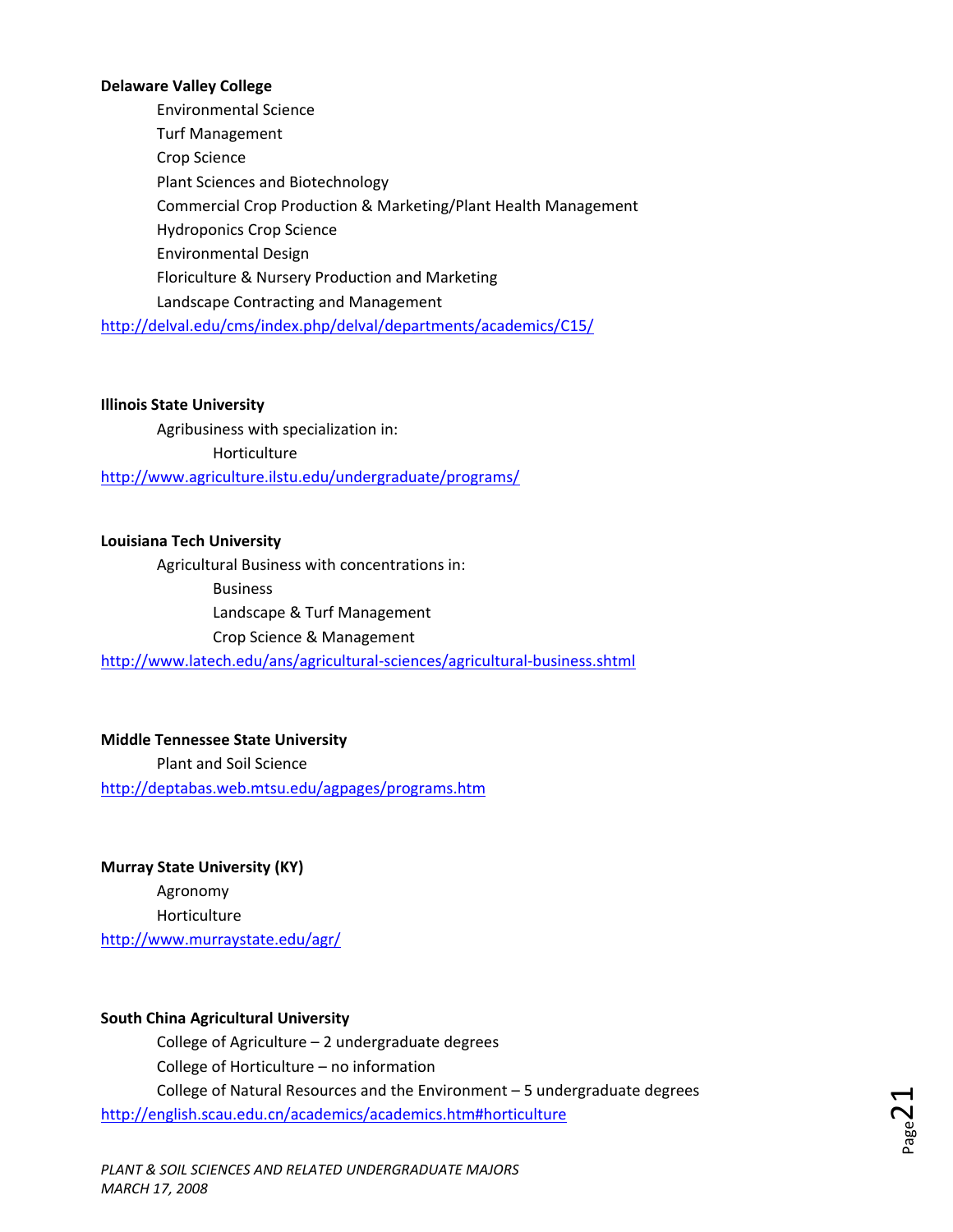### **Southern Illinois University – Carbondale**

Plant and Soil Science with specializations in: Business Environmental Studies General Specialization Landscape Horticulture Science Specialization Turfgrass Management

[http://www.coas.siu.edu/default2.asp?active\\_page\\_id=165](http://www.coas.siu.edu/default2.asp?active_page_id=165)

#### **Sul Ross University (TX)**

No specific programs in the Plant Sciences <http://www.sulross.edu/pages/3221.asp>

**Texas Tech University** Landscape Architecture Agronomy Horticulture Plant Biotechnology [http://www.depts.ttu.edu/agriculturalsciences/ugrad\\_programs.php](http://www.depts.ttu.edu/agriculturalsciences/ugrad_programs.php)

Page4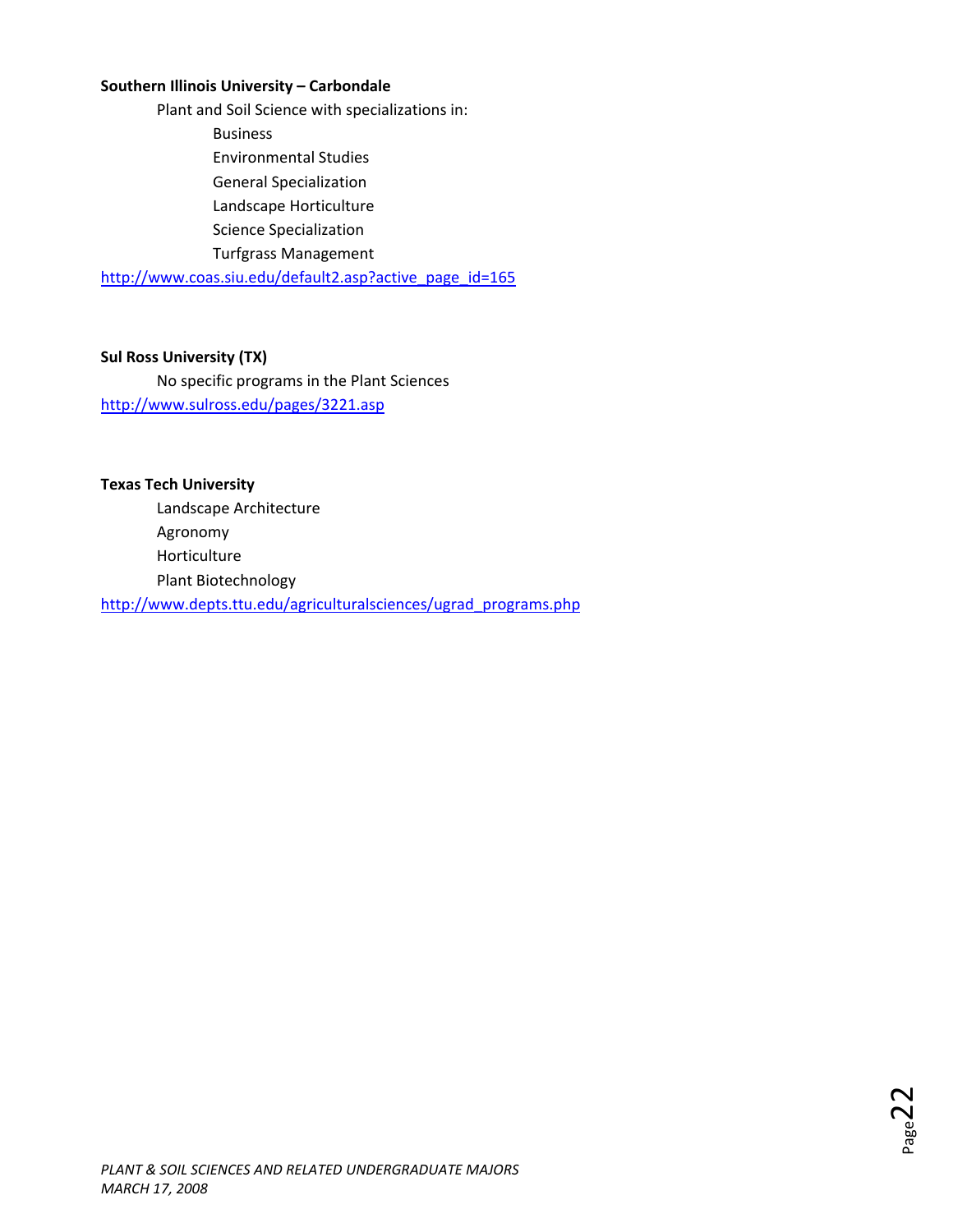# **CANADIAN AG COLLEGES**

**University of Alberta**

Crop Science Sustainable Agricultural Systems <http://www.ales.ualberta.ca/undergraduate.cfm>

#### **University of British Columbia**

Agroecology with concentrations in: Agroecology Animal Studies Horticulture Resource Economics Soils and Environment [http://www.landfood.ubc.ca/programs/undergrad\\_program.htm](http://www.landfood.ubc.ca/programs/undergrad_program.htm)

#### **University of Guelph**

Crop, Horticulture, and Turfgrass Sciences Landscape Architecture Plant Biology Plant Biotechnology Urban Landscape Management <http://www.oac.uoguelph.ca/prospective/undergraduate/>